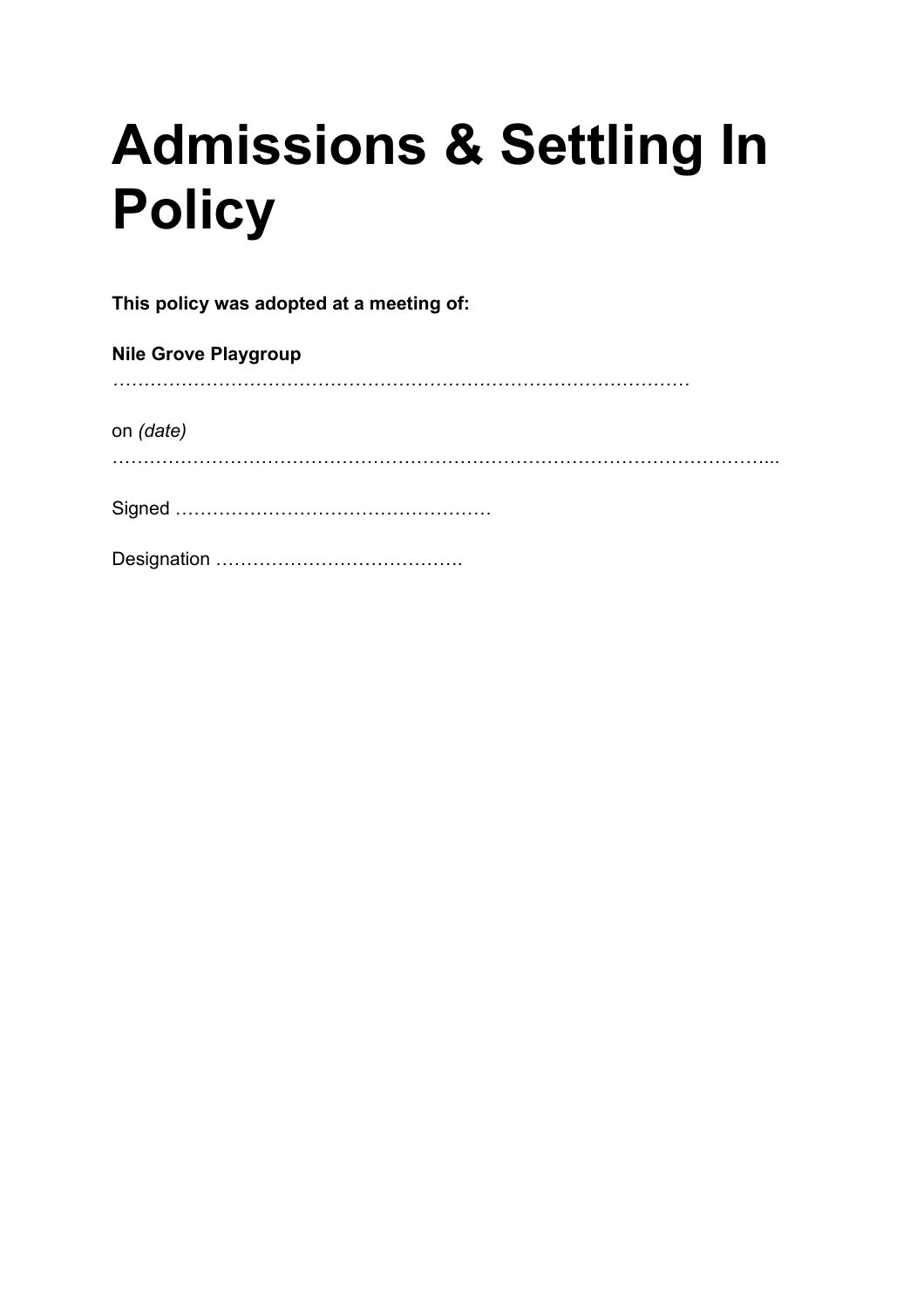# **Admissions & Settling In Policy**

The group aims to ensure that the admission of children is fair, equitable and responsive to the needs and preferences of individual children and their parents or carers. The group believes that no child should be excluded or disadvantaged because of ethnicity, culture, religious beliefs, language, family background, special educational needs, disability, gender or ability.

The group recognises due care and attention must be given to the parents, carers and child's need for time to settle into the group and aims to work in partnership with parents or carers to settle the child into the group's environment.

The group complies with the Care Commission's registration requirements for children of a specific age only to be admitted to the group.

# **Publicity**

- The group aims to be accessible to all sections of the community. It:
- provides basic information about the group to potential users (in more than one language where appropriate)
- advertises and displays information about the group widely throughout the community (in more than one language where appropriate)
- consults with families in order to accommodate their needs and to avoid excluding anyone
- monitors and reviews the information regularly.

#### **Waiting Lists**

- names can be placed on the waiting list at any time by completing the group's application form
- names are arranged in order of date application for admission received
- admissions are made according to birth date and date application received.
- children identified and referred to the group as having a particular need may also be given priority over strict adherence to the waiting list
- when finance allows, a place is kept free for emergency admissions
- the waiting list will be monitored to ensure that all sections of the community are being reached and to ensure no discrimination is taking place on grounds of gender and ethnic background of children in the group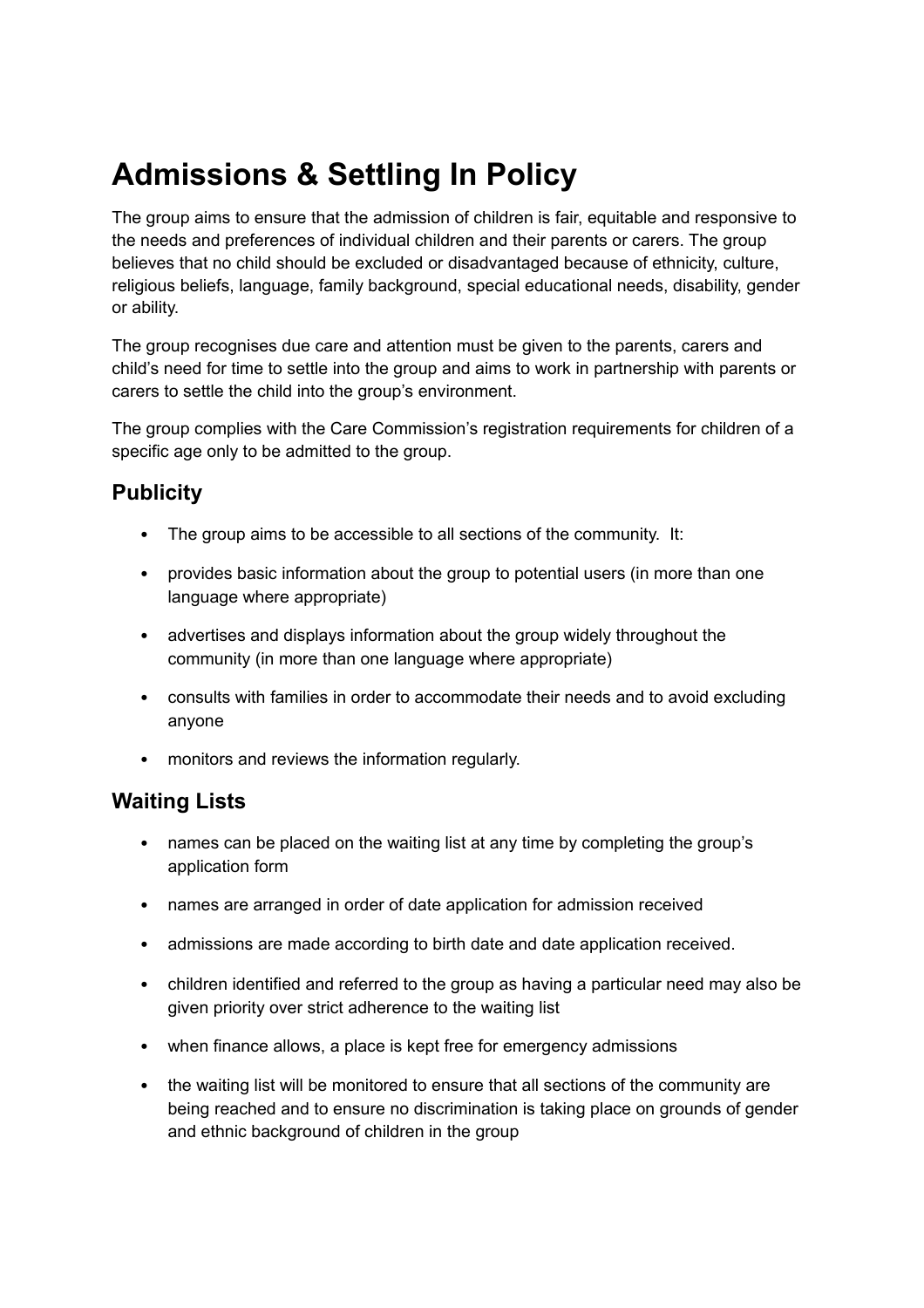# **Admission**

Initially, all children must be enrolled for a minimum of 2 mornings a week which are nontransferrable between days. Parents are asked to express their preferred days and where possible can choose any of the five mornings. In busy periods, we may not be able to accommodate all choices.

Once children become of pre-school age, parents have the right to reduce the days their child attends to 1 if they wish to do so, as long as notice is given to the enrolment secretary.

Children who enrol with playgroup after their  $3<sup>rd</sup>$  birthday must still initially start with a minimum of 2 mornings per week. After a full term has been completed, there is a possibility of dropping to 1 morning a week which is at the discretion of the playgroup staff. This matter can be discussed with the enrolment secretary.

On admission parents or carers of a child are:

- given a copy of the group's handbook (given detailed information and explanations about the group, its aims, policies and procedures)
- invited to discuss the admission of their child with a member of staff and/or committee member
- asked to provide personal details and information about their child and themselves. Confidentiality of information will be respected
- encouraged to become involved in the management and day to day running of the group.

# **Settling In**

Settling in is an important stage in the transition between home and the group, or between one group and another. The group aims to pay due care and attention to this by:

- making arrangements for the child and parents or carers to visit the group so that they familiarise themselves with the group
- offering a warm and welcoming environment and ensuring each child feels included, secure and valued
- recognising each child as an individual and his or her readiness to leave the parent or carer
- sensitively dealing with the parent's or carer's readiness to leave the child
- encouraging parents or carers to stay with the child for a sufficient time so that the child feels settled and the parent or carer feels comfortable about leaving him or her. There will be no time limit on how long this might take